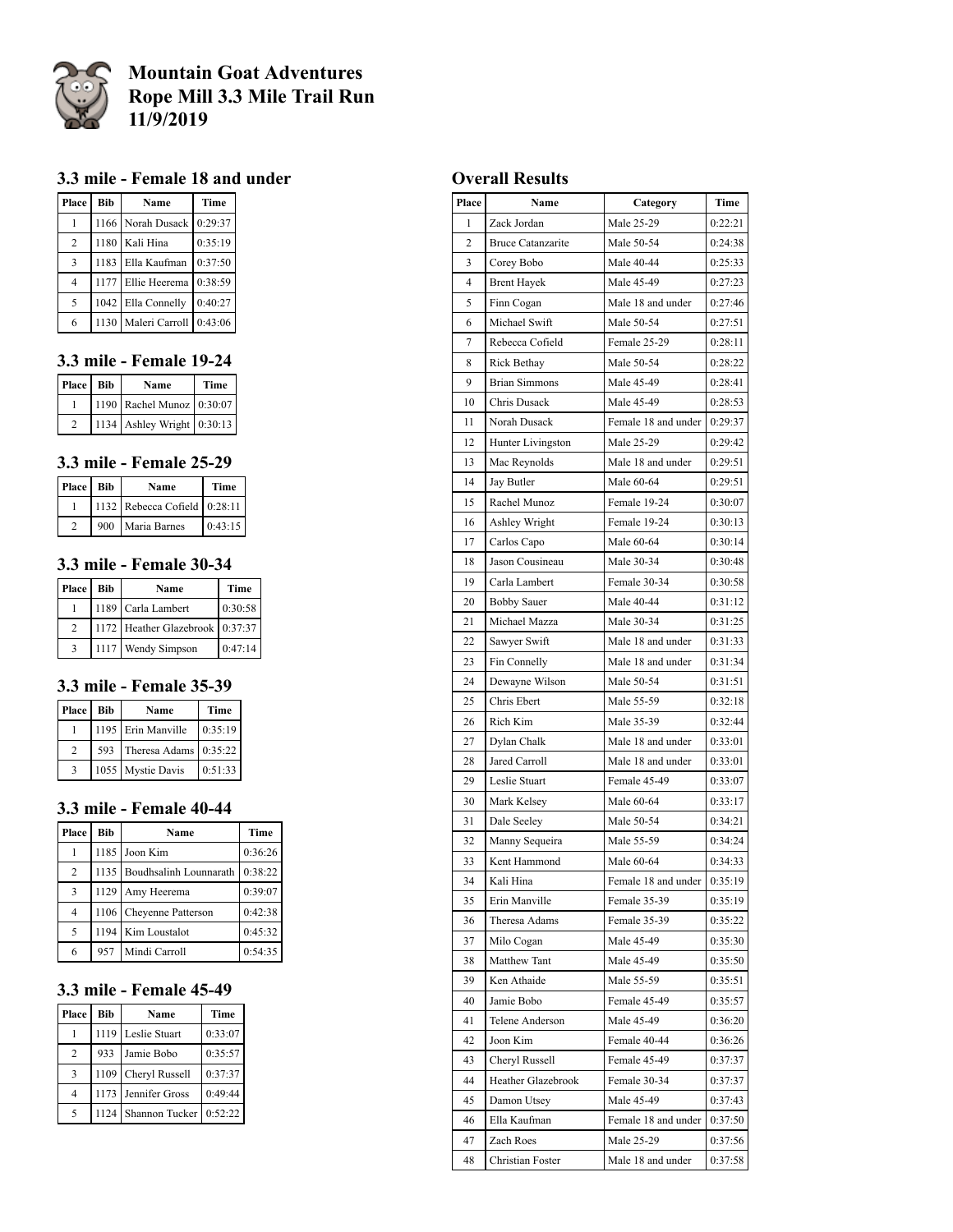### **3.3 mile - Female 50-54**

| Place | <b>Bib</b> | Name                        | Time    |
|-------|------------|-----------------------------|---------|
|       |            | 1037 Linda Cole             | 0:43:04 |
| 2     |            | 1196 Joy Marquez            | 0:45:45 |
|       |            | 1110 Cindi Rutledge 0:49:25 |         |

### **3.3 mile - Female 60-64**

| Place Bib | Name                         | <b>Time</b> |
|-----------|------------------------------|-------------|
|           | 1112 Laurie Schmeier 0:54:16 |             |

### **3.3 mile - Female 65-69**

| Place Bib | Name                            | <b>Time</b> |
|-----------|---------------------------------|-------------|
|           | 982 Jacqueline Childers 0:46:40 |             |
|           | 1104 Jo Parr                    | 0:58:07     |

## **3.3 mile - Female 70-74**

| Place Bib | Name                         | <b>Time</b> |
|-----------|------------------------------|-------------|
|           | 1128 SaraJane McKone 0:58:10 |             |

# **3.3 mile - Male 18 and under**

| Place          | <b>Bib</b> | Name                    | Time    |
|----------------|------------|-------------------------|---------|
| 1              | 1010       | Finn Cogan              | 0:27:46 |
| $\overline{2}$ | 1133       | Mac Reynolds            | 0:29:51 |
| 3              | 1121       | Sawyer Swift            | 0:31:33 |
| 4              | 1044       | Fin Connelly            | 0:31:34 |
| 5              | 965        | Dylan Chalk             | 0:33:01 |
| 6              | 1131       | Jared Carroll           | 0:33:01 |
| 7              | 1170       | <b>Christian Foster</b> | 0:37:58 |
| 8              | 1193       | Fleetwood Loustalot     | 0:40:24 |
| 9              | 1169       | Noah Fee                | 0:41:29 |

### **3.3 mile - Male 25-29**

| Place         | <b>Bib</b> | Name                           | <b>Time</b> |
|---------------|------------|--------------------------------|-------------|
|               |            | 1182 Zack Jordan               | 0:22:21     |
| $\mathcal{D}$ |            | 1192 Hunter Livingston 0:29:42 |             |
| $\mathbf{3}$  |            | 1108 Zach Roes                 | 0:37:56     |

### **3.3 mile - Male 30-34**

| <b>Place Bib</b> | Name                         | Time    |
|------------------|------------------------------|---------|
|                  | 1054 Jason Cousineau 0:30:48 |         |
|                  | 1198 Michael Mazza           | 0:31:25 |

### **3.3 mile - Male 35-39**

| <b>Place</b> Bib | Name                  | Time |
|------------------|-----------------------|------|
|                  | 1186 Rich Kim 0:32:44 |      |

## **3.3 mile - Male 40-44**

| Place        | <b>Bib</b> | Name               | <b>Time</b> |
|--------------|------------|--------------------|-------------|
|              | 919        | Corey Bobo         | 0:25:33     |
| 2            | 1111       | <b>Bobby Sauer</b> | 0:31:12     |
| $\mathbf{3}$ |            | 1187 Young Kim     | 0:40:22     |
| 4            | 1188       | Jason Kunzman      | 0:43:15     |
| 5            | 1168       | Donnie Elrod       | 1:02:28     |

| Place | Name                   | Category            | Time    |
|-------|------------------------|---------------------|---------|
| 49    | Craig Foster           | Male 55-59          | 0:37:58 |
| 50    | Boudhsalinh Lounnarath | Female 40-44        | 0:38:22 |
| 51    | Scott Leeth            | Male 50-54          | 0:38:22 |
| 52    | Ellie Heerema          | Female 18 and under | 0:38:59 |
| 53    | Amy Heerema            | Female 40-44        | 0:39:07 |
| 54    | Young Kim              | Male 40-44          | 0:40:22 |
| 55    | Fleetwood Loustalot    | Male 18 and under   | 0:40:24 |
| 56    | Ella Connelly          | Female 18 and under | 0:40:27 |
| 57    | Matthew Connelly       | Male 50-54          | 0:40:34 |
| 58    | Kevin Chalk            | Male 50-54          | 0:41:21 |
| 59    | Noah Fee               | Male 18 and under   | 0:41:29 |
| 60    | Cheyenne Patterson     | Female 40-44        | 0:42:38 |
| 61    | Linda Cole             | Female 50-54        | 0:43:04 |
| 62    | Maleri Carroll         | Female 18 and under | 0:43:06 |
| 63    | Maria Barnes           | Female 25-29        | 0:43:15 |
| 64    | Jason Kunzman          | Male 40-44          | 0:43:15 |
| 65    | Kim Loustalot          | Female 40-44        | 0:45:32 |
| 66    | <b>Joy Marquez</b>     | Female 50-54        | 0:45:45 |
| 67    | Jacqueline Childers    | Female 65-69        | 0:46:40 |
| 68    | Richard Hall           | Male 65-69          | 0:46:53 |
| 69    | Wendy Simpson          | Female 30-34        | 0:47:14 |
| 70    | Norman Hosch           | Male 60-64          | 0:48:32 |
| 71    | Cindi Rutledge         | Female 50-54        | 0:49:25 |
| 72    | Jennifer Gross         | Female 45-49        | 0:49:44 |
| 73    | <b>Mystie Davis</b>    | Female 35-39        | 0:51:33 |
| 74    | Shannon Tucker         | Female 45-49        | 0:52:22 |
| 75    | <b>Bill Schofill</b>   | Male 70-74          | 0:53:18 |
| 76    | Norman Childers        | Male 60-64          | 0:53:56 |
| 77    | Laurie Schmeier        | Female 60-64        | 0:54:16 |
| 78    | Mindi Carroll          | Female 40-44        | 0:54:35 |
| 79    | Jo Parr                | Female 65-69        | 0:58:07 |
| 80    | Rob Parr               | Male 55-59          | 0:58:10 |
| 81    | SaraJane McKone        | Female 70-74        | 0:58:10 |
| 82    | Donnie Elrod           | Male 40-44          | 1:02:28 |
|       |                        |                     |         |